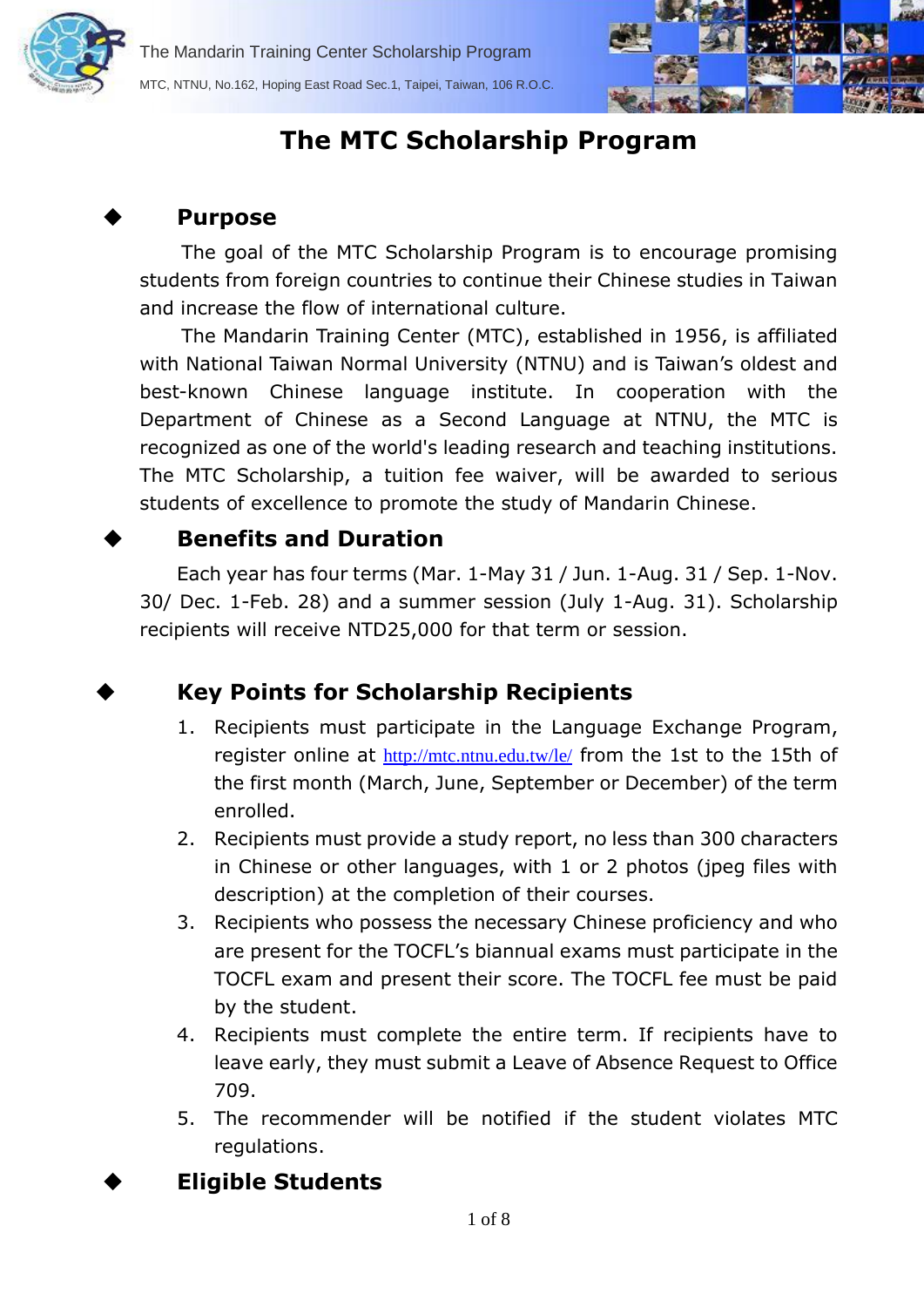



MTC, NTNU, No.162, Hoping East Road Sec.1, Taipei, Taiwan, 106 R.O.C.

 Outstanding students from overseas colleges and universities who have studied or are currently studying Mandarin Chinese are eligible for the scholarship.

#### **Qualifications for Applicants**

Applicants must meet the following requirements:

- (1) Students must be recommended by their Chinese instructor or dean.
- (2) Students must have an outstanding academic record and be of good character.
- (3) Students cannot be recipients of any other scholarships from other Taiwan government agencies (such as Taiwan Scholarship, Language Scholarship, or Huayu Enrichment Scholarship also known as the Language Scholarship and Sister City Scholarship). *\*scholarship grant will be retracted if recipients are found to received other scholarship opportunities.*

# **Scholarship Application**

#### **Application Deadline:**

| Term                            | <b>Application Deadline</b> |
|---------------------------------|-----------------------------|
| Spring Term (Mar. 1-May 31)     | Jan. 15                     |
| Summer Term (June 1-Aug. 31)    | Apr. 15                     |
| Summer Session (July 1-Aug. 31) | May $15$                    |
| Fall Term (Sept. 1-Nov. 30)     | July $15$                   |
| Winter Term (Dec. 1-Feb. 28)    | Oct. 15                     |

- Application Materials:
	- (1) One Letter of Recommendation from a Chinese instructor (Must use the MTC Scholarship Reference Form)
	- (2) MTC application form
	- (3) An original copy of the student's most recent university transcript
	- (4) Financial Statement showing at least US\$2,500 (issued date within the past 3 months, original only)
	- (5) A photocopy of the Passport information page
	- (6) MTC Survey of student's language background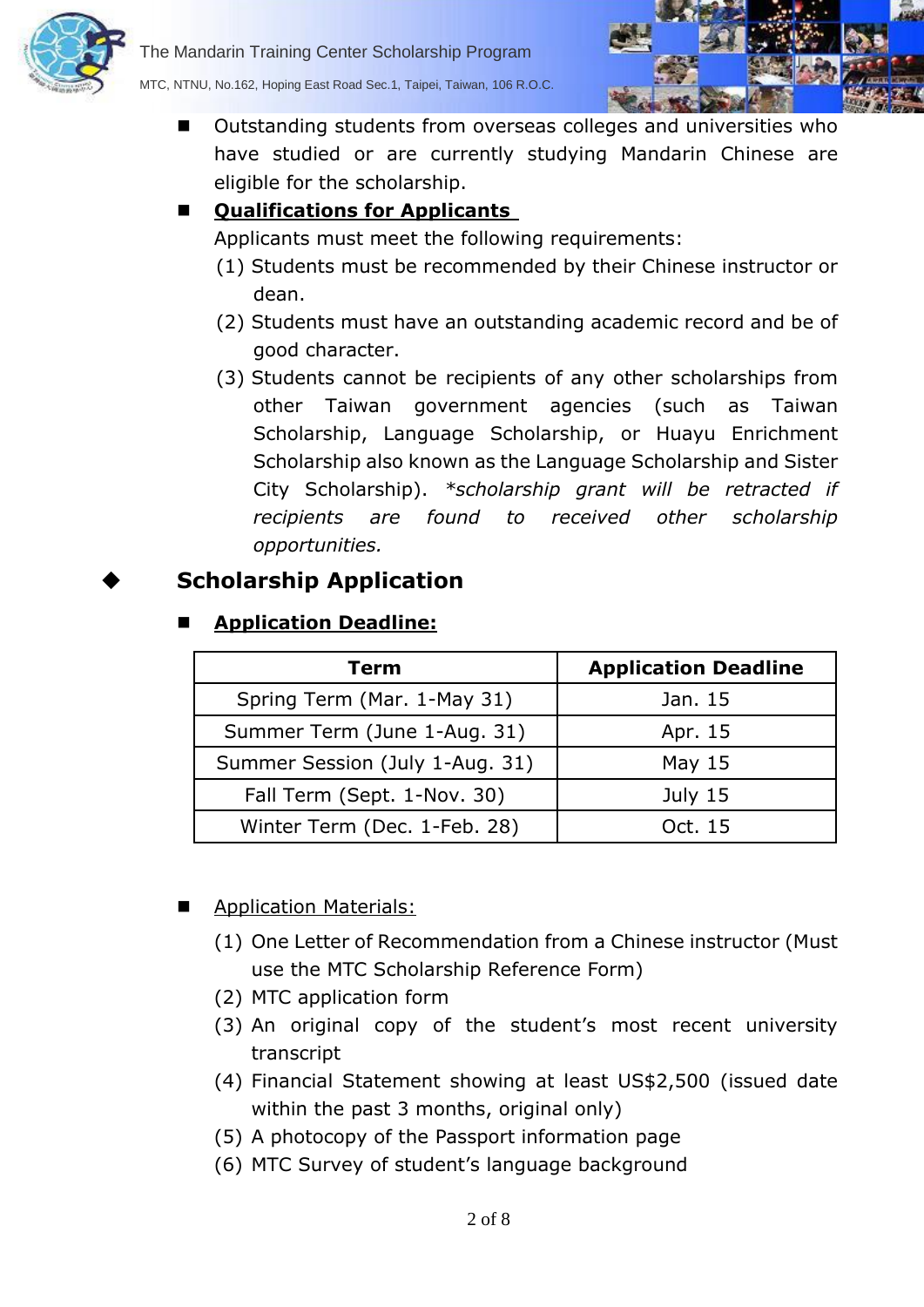

The Mandarin Training Center Scholarship Program MTC, NTNU, No.162, Hoping East Road Sec.1, Taipei, Taiwan, 106 R.O.C.



(7) A comprehensive Study Plan, students should submit a study plan essay between 300-600 words (ie. Students should elaborate on why they are interested in studying Mandarin Chinese, why have they chosen Taiwan, how long they plan on studying, and what they hope to gain from studying at the MTC.)

Note:

- For more detailed information about application materials for applying to the MTC, please refer to the MTC bulletin or website at <http://www.mtc.ntnu.edu.tw/apply.html>
- All documentation listed above must be submitted in the order listed above.

#### **How to apply:**

Please send all application documents by e-mail to:

[mtcadmission@mtc.ntnu.edu.tw](mailto:mtcadmission@mtc.ntnu.edu.tw) 

#### **MTC Scholarship Program**

 $*$  In order to expedite the application and delivery process, please send all application materials as soon as possible before the application deadline date. Late or incomplete applications will not be accepted.

#### **Announcement:**

After scholarship recipients have been selected, the MTC will notify them approximately 15 working days after the deadline date.



#### **Registration**

- Scholarship recipients should bring their **scholarship admissions letters** to registration. Students should complete the tuition payment FIRST and complete the registration process.
- Non-scholarship recipients should bring their general admissions letters and pay all school expenses if they still wish to attend classes at the MTC.

#### **Contact Information**

- For general information about the MTC, please refer to our website: http://www.mtc.ntnu.edu.tw
- General Information: [mtcadmission@mtc.ntnu.edu.tw](mailto:mtcadmission@mtc.ntnu.edu.tw)

(Office 709) Tel: +886-2-77495140;Fax: +886-2341-8431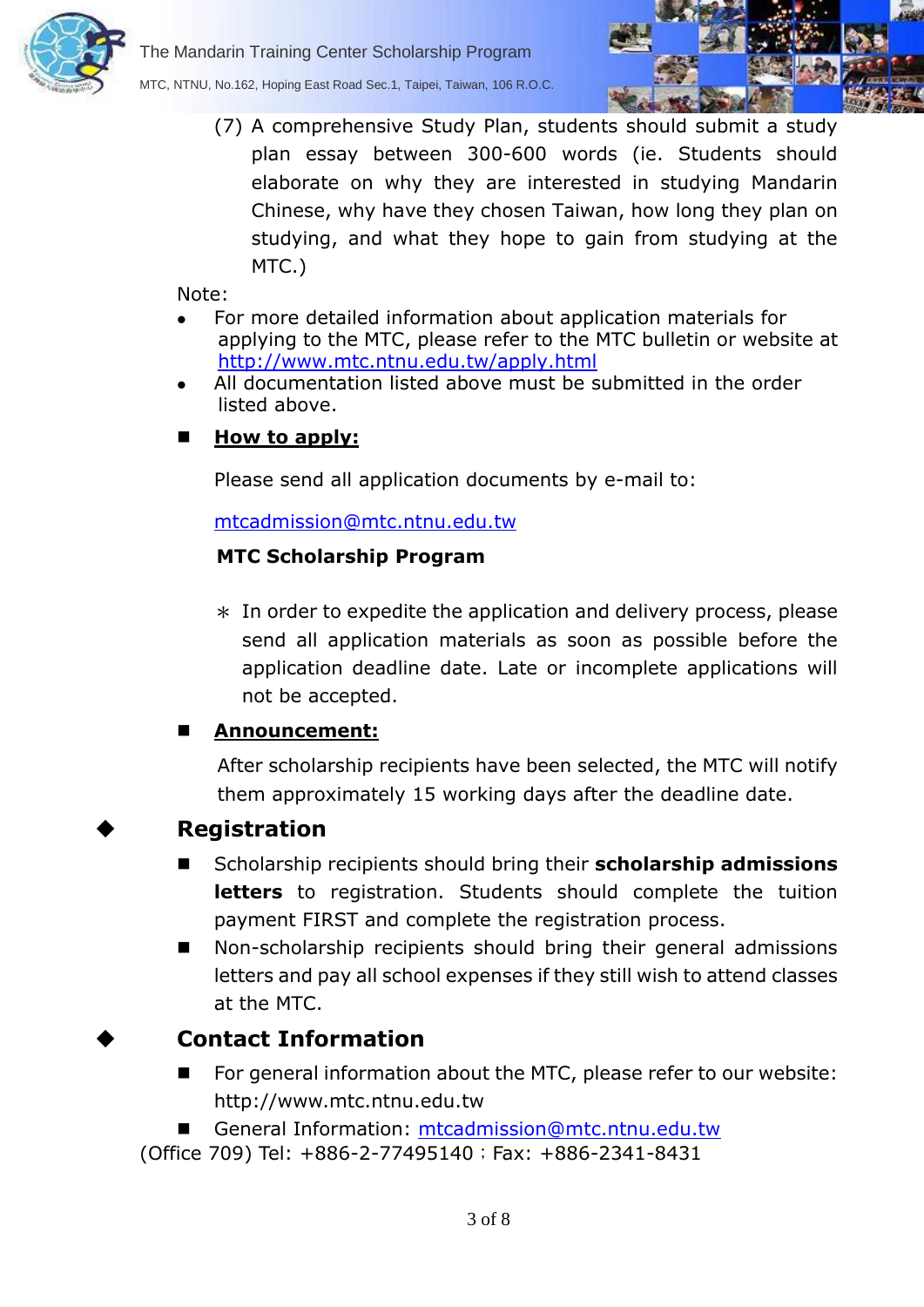

E-mail Address

Mailing Address

聯絡地址

The Mandarin Training Center Scholarship Program

MTC, NTNU, No.162, Hoping East Road Sec.1, Taipei, Taiwan, 106 R.O.C.

推薦老師對申請人特殊表現及成就之陳述 (可另附推薦函):

Why are you recommending this applicant to MTC?

申請附件 **(**請注意:申請者一定要附此師長推薦表,無推薦表,不予受理。 **Please note that MTC Scholarship applicants must use this reference form)**

# 國立臺灣師範大學國語教學中心中文獎助學金

## 師長推薦表

| 學生姓名                              | 中文      |  | 英文                                                                        |  |
|-----------------------------------|---------|--|---------------------------------------------------------------------------|--|
| Applicant's Name                  | Chinese |  | English                                                                   |  |
| 就讀學校                              |         |  | 系所名稱                                                                      |  |
| Name of School                    |         |  | Major                                                                     |  |
| 學生計畫就讀期間為                         |         |  | $\text{f}(\text{Year})$ $\text{f}(\text{month})$ $\text{f}(\text{day})$ ~ |  |
| The period of study applying for? |         |  |                                                                           |  |
| 推薦者姓名                             |         |  | 職稱                                                                        |  |
| Referee's Name                    |         |  | Present                                                                   |  |
|                                   |         |  | Occupation                                                                |  |
| 電子郵件信箱                            |         |  | 聯絡電話                                                                      |  |

Phone Number

#### **MTC Scholarship Reference Form**

| 推薦老師簽名/日期                |  |
|--------------------------|--|
| Referee's Signature/Date |  |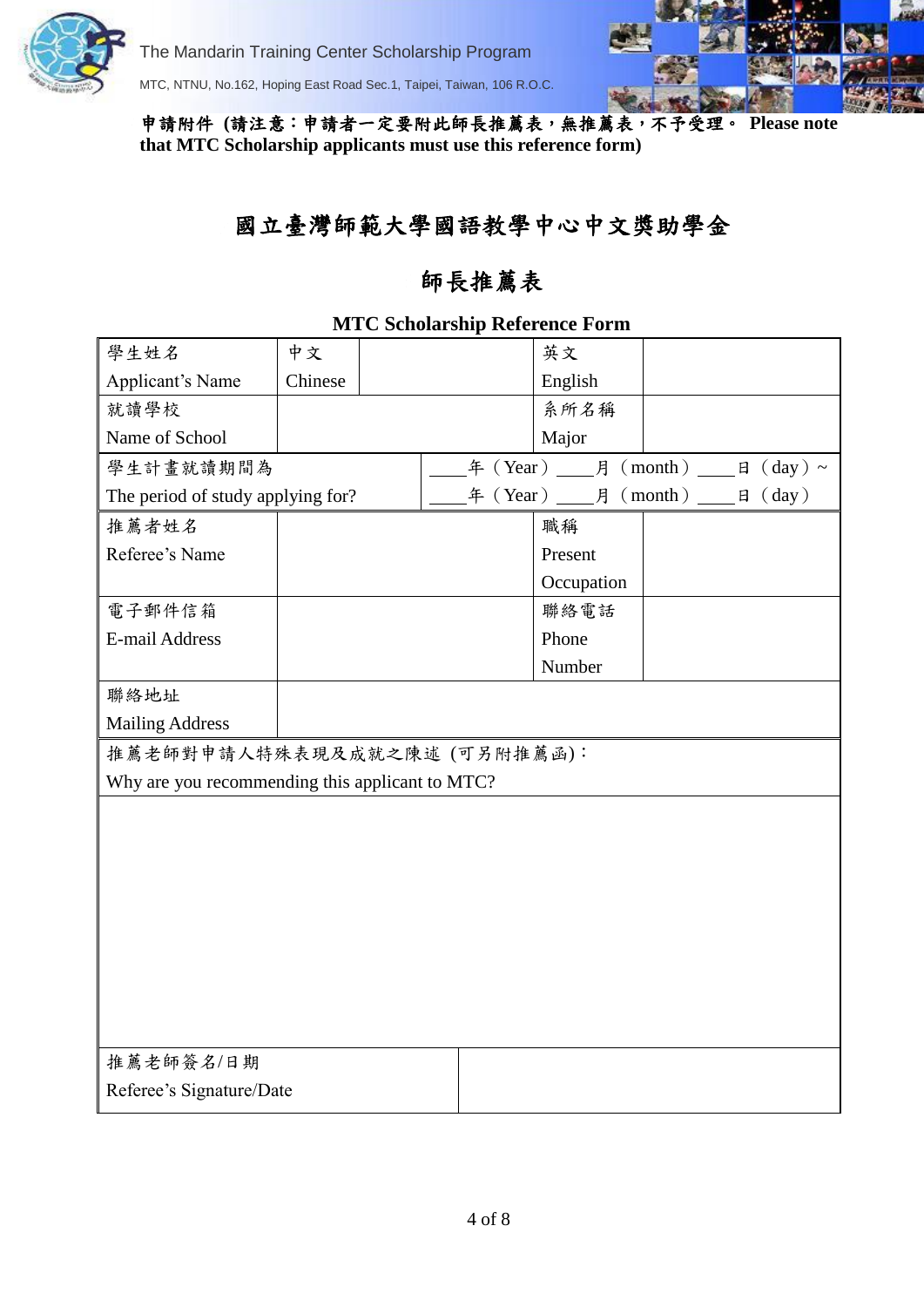



# 國立臺灣師範大學國語教學中心

# **MTC** 獎學金入學申請表

| * Please TYPE or PRINT in clear Chinese or English. Documents that are not clear will not be considered. |  |
|----------------------------------------------------------------------------------------------------------|--|
| * 請正反兩面皆以中文或英文書寫整齊(打字更好)否則不予受理。                                                                          |  |

| 2- 英文姓名 ENGLISH NAME                                                                                                                                                                                                           |                |                     |
|--------------------------------------------------------------------------------------------------------------------------------------------------------------------------------------------------------------------------------|----------------|---------------------|
|                                                                                                                                                                                                                                |                |                     |
|                                                                                                                                                                                                                                |                | 相片                  |
| Middle and the state of the state of the state of the state of the state of the state of the state of the state of the state of the state of the state of the state of the state of the state of the state of the state of the |                | Attach              |
| 3- 國籍<br>NATIONALITY NATIONALITY                                                                                                                                                                                               |                | <b>Recent Photo</b> |
| 4- 出生日期 DATE OF BIRTH ______________ Month __________ Day ________ Year                                                                                                                                                        |                | Here                |
| Male Female<br>5- 性別 SEX                                                                                                                                                                                                       |                |                     |
|                                                                                                                                                                                                                                |                |                     |
| 7- 通訊地址 MAILING ADDRESS                                                                                                                                                                                                        |                |                     |
| 入學許可信將會寄至下述地址,請務必用英文詳細填寫正確                                                                                                                                                                                                     |                |                     |
| (The admissions letter will be mailed to this address, please print clearly in English.)                                                                                                                                       |                |                     |
|                                                                                                                                                                                                                                |                |                     |
| City Leader and the contract of the contract of the contract of the contract of the contract of the contract of the contract of the contract of the contract of the contract of the contract of the contract of the contract o |                |                     |
|                                                                                                                                                                                                                                |                |                     |
| Country, Postal (Zip) Code                                                                                                                                                                                                     |                |                     |
|                                                                                                                                                                                                                                |                |                     |
| Phone $\qquad \qquad$ Fax $\qquad \qquad$ Fax $\qquad \qquad$                                                                                                                                                                  |                |                     |
|                                                                                                                                                                                                                                |                |                     |
| 8-是否曾拿過 MTC 或其他臺灣政府獎學金 Have you ever received the MTC Scholarship grant or                                                                                                                                                     |                |                     |
| the other scholarship offered by Taiwan government?                                                                                                                                                                            | □ 是 Yes □ 否 No |                     |
| $9-$<br>是否曾在本中心就讀,若是舊生,請填以前的學生證號碼                                                                                                                                                                                              |                |                     |
| Have you ever studied at this Center before? ( $\Box \#$ Yes $\Box \textcircled{f}$ No)                                                                                                                                        |                |                     |
|                                                                                                                                                                                                                                |                |                     |
|                                                                                                                                                                                                                                |                |                     |
|                                                                                                                                                                                                                                |                |                     |
| 科系 Major_                                                                                                                                                                                                                      |                |                     |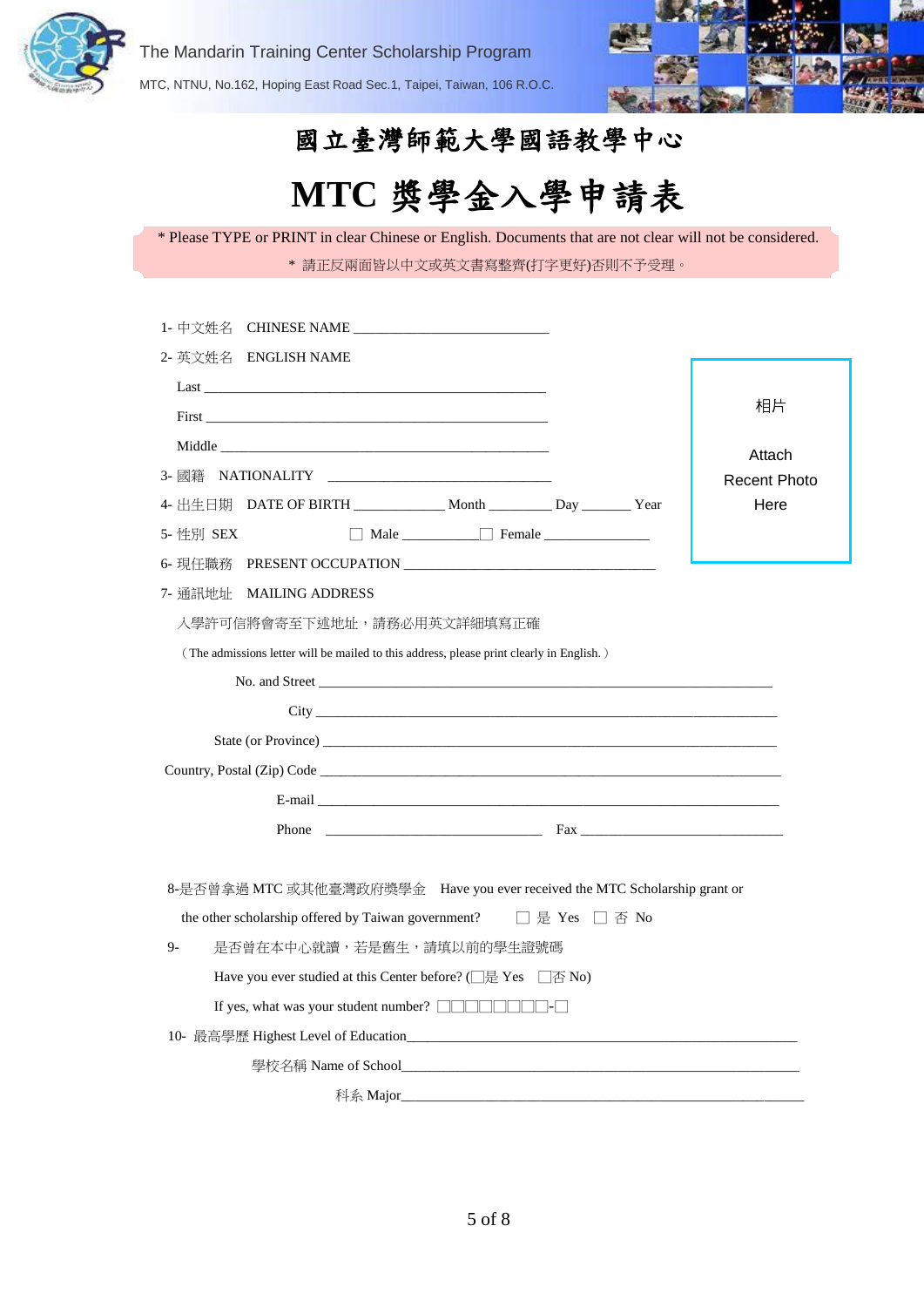



MTC, NTNU, No.162, Hoping East Road Sec.1, Taipei, Taiwan, 106 R.O.C.

11-希望開始上課之學季,請勾選 1 個 Please mark the term you would like to begin your studies, (mark one term only)

| Term                                    | <b>Application Deadline</b> | Term                         | Application<br>Deadline |
|-----------------------------------------|-----------------------------|------------------------------|-------------------------|
| Spring Term (Mar. 1-May 31)             | Jan. 15                     | Summer Term (Jun. 1-Aug. 31) | Apr. 15                 |
| $\vert$ Summer Session (Jul. 1-Aug. 31) | May $15$                    | Fall Term (Sep.1 -Nov. 30)   | Jul. 15                 |
| Winter Term (Dec. 1-Feb. 28)            | Oct. 15                     |                              |                         |

12- 請勾選你在國語中心就讀的經費來源?Please indicate the source of funds for your study?

□自費Self-financed □父母資助 Supported by parents □貸款 Bank loan □其他 Others

13- 是否有任何肢體障礙或其他障礙,需要本中心提供協助?

Do you have any physical disability or other limitation which requires MTC's assistance?

□是 Yes, 請說明Please specify

□否 No

14- 你有沒有留(遊)學國外的經驗? Have you ever studied abroad (short- or long-term studies)?

□是Yes, 請簡述你的留學經驗Please describe this experience briefly

\_\_\_\_\_\_\_\_\_\_\_\_\_\_\_\_\_\_\_\_\_\_\_\_\_\_\_\_\_\_\_\_\_\_\_\_\_\_\_\_\_\_\_\_\_\_\_\_\_\_\_\_\_\_\_\_\_\_\_\_\_\_\_\_\_\_\_\_\_\_\_

#### □否 No

15-申請所需表件如下;請務必備齊文件,本中心方受理申請 APPLICATION MATERIALS must include-

 $\_$  ,  $\_$  ,  $\_$  ,  $\_$  ,  $\_$  ,  $\_$  ,  $\_$  ,  $\_$  ,  $\_$  ,  $\_$  ,  $\_$  ,  $\_$  ,  $\_$  ,  $\_$  ,  $\_$  ,  $\_$  ,  $\_$  ,  $\_$  ,  $\_$  ,  $\_$  ,  $\_$  ,  $\_$  ,  $\_$  ,  $\_$  ,  $\_$  ,  $\_$  ,  $\_$  ,  $\_$  ,  $\_$  ,  $\_$  ,  $\_$  ,  $\_$  ,  $\_$  ,  $\_$  ,  $\_$  ,  $\_$  ,  $\_$  ,

| □教師推薦表       | MTC Scholarship Reference Form                                                   |
|--------------|----------------------------------------------------------------------------------|
| □入學申請表       | MTC application form                                                             |
| □在學成績單       | An original copy of the student's most recent university transcript              |
| □財力證明        | Financial statement showing at least US\$2500 from within the past 3 months      |
| □護照影本        | Passport information page (photocopy)                                            |
| □學生語言背景資料調查表 | Survey of student's language background                                          |
| □學習計畫書       | A comprehensive Study Plan (Students should elaborate on why they are interested |
|              | in studying Mandarin Chinese, why have they chosen Taiwan, how long they plan    |
|              | on studying, and what they hope to gain from studying at the MTC.)               |

申請件一旦繳交,恕不退件。Once submitted, none of these materials can be returned. Application materials must be presented in English or Chinese.

申請人簽名Applicant's Signature \_\_\_\_\_\_\_\_\_\_\_\_\_\_\_\_\_\_\_\_\_\_\_\_\_ 日期 Date \_\_\_\_\_\_\_\_\_\_\_\_\_\_\_\_\_\_\_\_\_\_\_\_\_\_\_\_\_\_\_\_\_\_

|                                        | 請電郵寄至: mtcadmission@mtc.ntnu.edu.tw 國立臺灣師範大學國語教學中心獎學金組 |
|----------------------------------------|--------------------------------------------------------|
| E-mail to mtcadmission@mtc.ntnu.edu.tw | <b>MTC Scholarship Program</b>                         |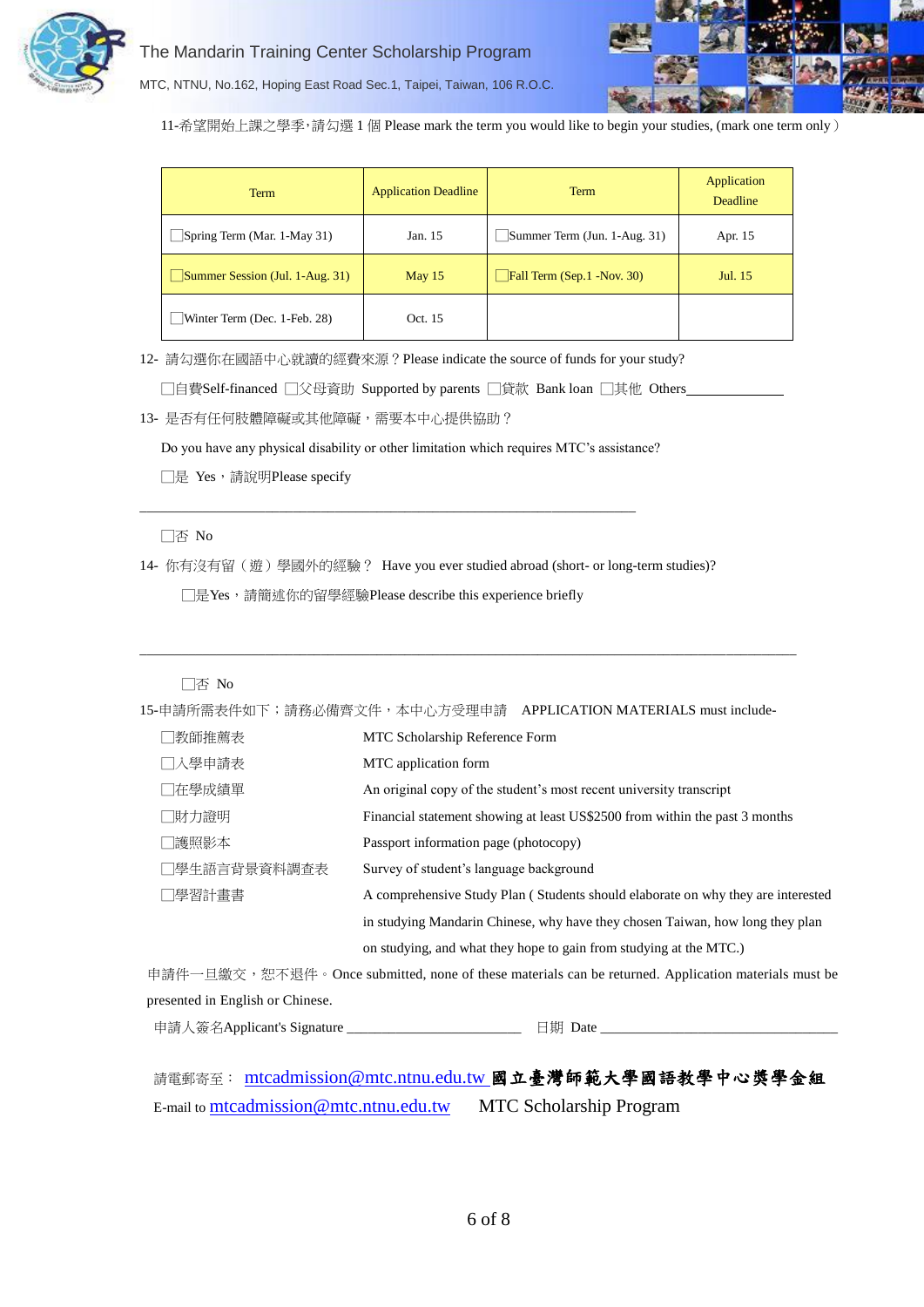

The Mandarin Training Center Scholarship Program

MTC, NTNU, No.162, Hoping East Road Sec.1, Taipei, Taiwan, 106 R.O.C.



| SURVEY OF STUDENT'S LANGUAGE BACKGROUND                                                                                                                                                                                                                                                                                                                                                                                                                                                                                                        |                                                                                                         |                                                                                             |
|------------------------------------------------------------------------------------------------------------------------------------------------------------------------------------------------------------------------------------------------------------------------------------------------------------------------------------------------------------------------------------------------------------------------------------------------------------------------------------------------------------------------------------------------|---------------------------------------------------------------------------------------------------------|---------------------------------------------------------------------------------------------|
|                                                                                                                                                                                                                                                                                                                                                                                                                                                                                                                                                |                                                                                                         |                                                                                             |
|                                                                                                                                                                                                                                                                                                                                                                                                                                                                                                                                                |                                                                                                         |                                                                                             |
| 學歷 Education: □高中 Senior High School □大學 University □研究所 Post-graduate                                                                                                                                                                                                                                                                                                                                                                                                                                                                         |                                                                                                         |                                                                                             |
|                                                                                                                                                                                                                                                                                                                                                                                                                                                                                                                                                |                                                                                                         |                                                                                             |
| 1. 你希望的上課班別 / Select the Course Type you prefer:                                                                                                                                                                                                                                                                                                                                                                                                                                                                                               |                                                                                                         |                                                                                             |
| 普通 A Regular Course A                                                                                                                                                                                                                                                                                                                                                                                                                                                                                                                          | 密集 A Intensive Course A                                                                                 | 普通 B/密集 B Class B                                                                           |
| Class A $(6-10$ students)<br>$\Box$ 08:10~10:00<br>$\blacksquare$ 10:20~12:10 (for current students only)<br>$\Box$ 16:20~18:10<br>$\Box$ 12:20~14:10<br>$\Box$ 18:30~20:20<br>$\Box$ 14:20~16:10                                                                                                                                                                                                                                                                                                                                              | Class $A(6-9$ students)<br>$\blacksquare$ 10:20~13:10 (for current students only)<br>$\Box$ 14:20~17:10 | Regular Class B (13~20 students)<br>**limited space<br>$\Box$ 08:10~10:00                   |
| Regular course students must complete five hours<br>of supplementary classes every week.                                                                                                                                                                                                                                                                                                                                                                                                                                                       |                                                                                                         | Intensive Class B (13~20 students)<br>**limited space<br>$\Box$ 14:20~17:10 (for beginners) |
| 如果以上選擇的時段或班別不適合我的語言程度或無法成班,我願意由中心安排在其他時段或其他班別上課<br>MTC may arrange my class times and class types for me if the preferred class selection I made is not available.<br>**本中心會盡量依你選擇的時段或班別排課,但上課時間及班別仍須依實際排課情形決定。若申請人未簽名,本中心可不受理申請。<br>MTC will consider your preferences that you have selected. However, actual class times and class types are determined by each term's class<br>availability.<br>For those who choose Class B, please note that if the number of students do not meet the minimum of 13 students, we will be unable to open |                                                                                                         |                                                                                             |
| the course and you will be moved to the same time period for Class A. (note: the tuition fee for class A is higher than class B)<br>(If you do not sign the form, your application may be rejected by MTC.)<br>2. 你學過中文嗎?                                                                                                                                                                                                                                                                                                                      | ヿ 沒學過<br>學過                                                                                             |                                                                                             |
| Have you ever studied Chinese?<br>3. 你學過哪些教材? (請詳細填寫)                                                                                                                                                                                                                                                                                                                                                                                                                                                                                          | $\Box$ Yes<br>    No                                                                                    |                                                                                             |
| What Chinese study materials have you used ? (Please answer in detail.)<br>(以下不必填寫 Office use only)<br>學生程度測驗使用等級:<br>$\Box Test 1 (L: \_ \_ \_ \_ \_ \_ \_ \_ ) \qquad \Box Test 2 (L: \_ \_ \_ \_ \_ ) \qquad \Box Test 3 (L: \_ \_ \_ \_ \_ )$<br>□中文讀寫一______ □中文讀寫二______                                                                                                                                                                                                                                                                 | _ _ _ _ _ _ _ _ _ _ _ _ _ _ _ _ _                                                                       |                                                                                             |
| □試成績: <u>_____________________________</u> __<br>老師簡評:                                                                                                                                                                                                                                                                                                                                                                                                                                                                                         |                                                                                                         |                                                                                             |
| 老師建議教材:                                                                                                                                                                                                                                                                                                                                                                                                                                                                                                                                        |                                                                                                         |                                                                                             |
| 1編號 2008年 2009年 2009年 2月20日 12:00 12:00 12:00 12:00 12:00 12:00 12:00 12:00 12:00 12:00 12:00 12:00 12:00 12:0                                                                                                                                                                                                                                                                                                                                                                                                                                 |                                                                                                         | 課)                                                                                          |

4. 你什麼時候學的中文?When did you study Chinese?\_\_\_\_\_\_年 y\_\_\_\_\_\_月 m~\_\_\_\_\_年 y\_\_\_\_\_月 m